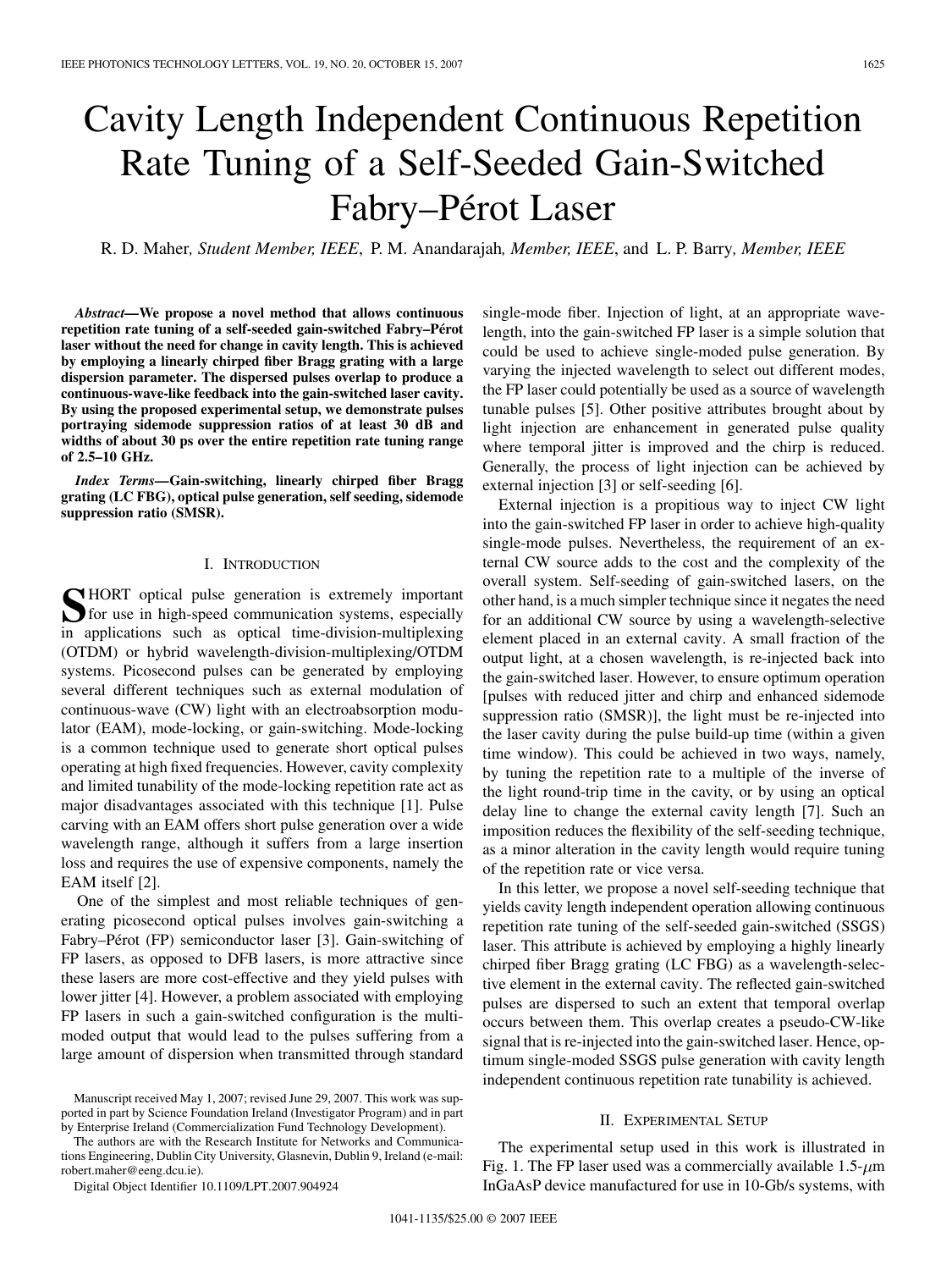

Fig. 1. Experimental setup.



Fig. 2. FBG reflection and group delay profiles.

a threshold current of 10 mA and a longitudinal mode spacing of 1.2 nm. The laser output power, at a bias of 50 mA, was measured to be 6 mW after being coupled via a GRIN lens fiber pigtail. Gain-switching of the FP laser was achieved by applying a dc bias of 50 mA in conjunction with a 28-dBm sinusoidal signal at a repetition rate of 10 GHz (using a bias tee). This provided a current swing of 250 mA, which is sufficient to bring the laser well below threshold, thus providing a good ON–OFF extinction  $($ >30 dB). Self-seeding of the gain-switched laser diode was accomplished using an external cavity (length of cavity: 4 m) containing a polarization controller (PC), a 3-dB splitter, and an LC FBG. As shown in Fig. 2, the LC FBG had a central wavelength of 1545.13 nm, with a 3-dB reflection bandwidth of 0.128 nm and a peak reflectivity of 85.1%. The grating was 131 mm in length with a rejection ratio greater than 30 dB and portrayed a dispersion coefficient of 4957.8 ps/nm.

In order to achieve optimum SSGS pulse generation, the peak emission wavelength of the FP laser was temperature tuned to the corresponding reflection wavelength of the grating. The target wavelength of 1545.13 nm was achieved by temperature tuning the FP laser to 22  $\degree$ C. The SSGS pulses were characterized using an optical spectrum analyzer with a resolution of 0.05 nm and a 50-GHz pin photodetector in conjunction with a 50-GHz digitizing oscilloscope. The reflected pulses that are dispersed and fed back to the gain-switched laser were monitored at the second input arm of the  $50:50$  coupler (as shown in Fig. 1).

#### III. RESULTS AND DISCUSSION

The repetition rate was tuned from 10 GHz down to 2.5 GHz (500-MHz steps) in order to verify the cavity length independence under self-seeding with the highly LC FBG. Fig. 3 shows the spectra of the SSGS pulses at various repetition rates (10,



Fig. 3. Single-moded optical spectra at varied repetition rates of (a) 10, (b) 5, and (c) 2.5 GHz.



Fig. 4. SSGS pulses at repetition rate of (a) 10 and (b) 2.5 GHz.

5, and 2.5 GHz). These figures clearly illustrate the fact that the SSGS pulses still portray an acceptable SMSR of about 30 dB [8] at each of the repetition rates. It is important to note that the frequencies mentioned are exact values and not frequencies tuned to a subharmonic of the inverse cavity roundtrip time. In all previous work carried out on self-seeding of gain-switched lasers, the repetition frequency or the cavity length was altered in order to keep within the limits of the feedback time window that ensures optimum pulse generation.

Combined with a constant SMSR, the temporal duration of the gain-switched pulses remained almost constant over the entire repetition rate tuning range of 7.5 GHz. Fig. 4 displays the output SSGS pulses at repetition rates of 10 and 2.5 GHz.

The measured widths (full-width at half-maximum) of the pulses at 10- and 2.5-GHz repetition rates were 30 and 31 ps, respectively. The 3-dB spectral width was measured to be around 0.58 nm which when combined with a pulsewidth of 30 ps yields a time bandwidth product (TBP) of 2.2. Such a large TBP indicates that the pulses are heavily chirped. This chirp should enable the pulses to be compressed to durations less than 10 ps [9].